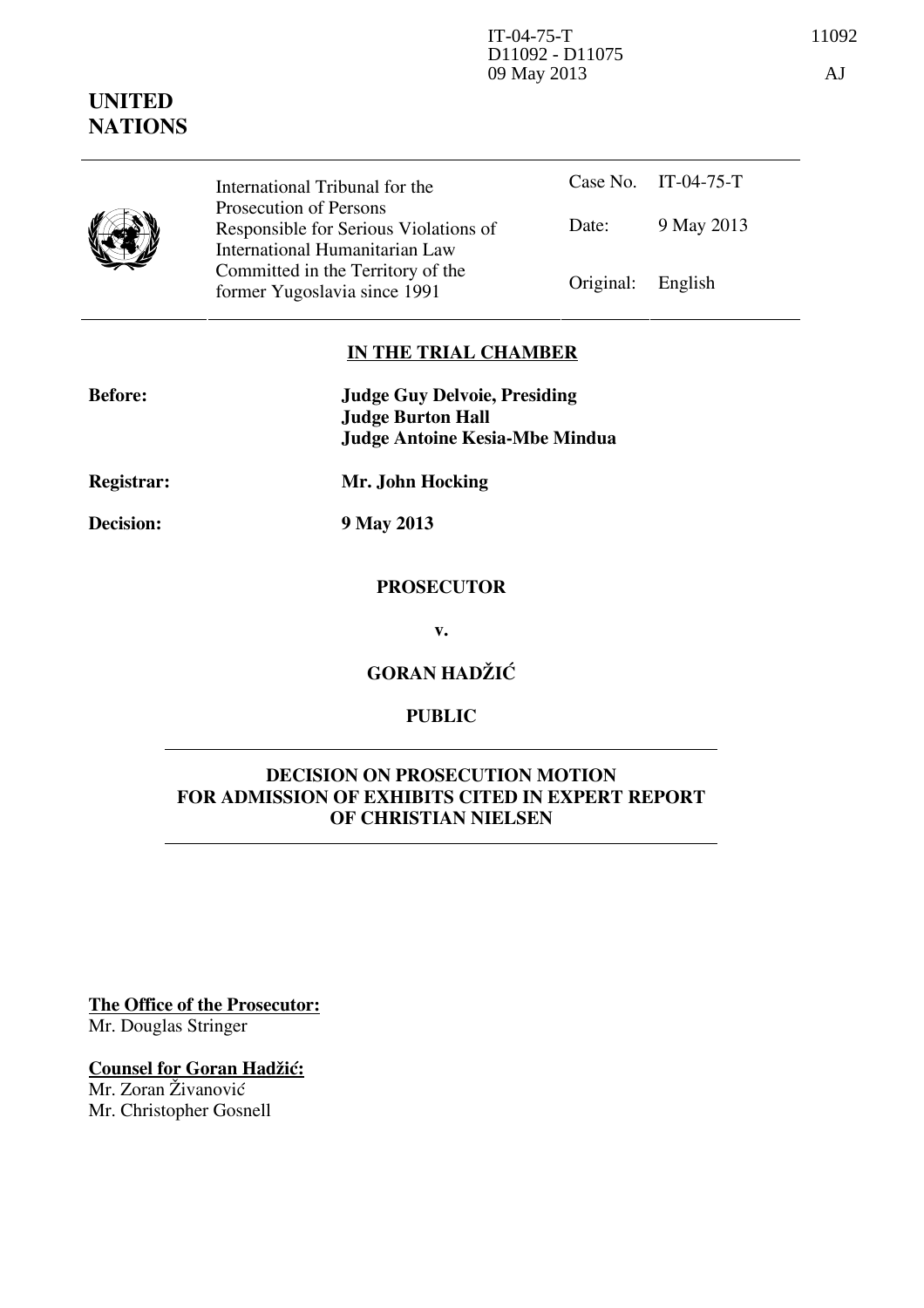1. **THIS TRIAL CHAMBER** of the International Tribunal for the Prosecution of Persons Responsible for Serious Violations of International Humanitarian Law Committed in the Territory of the former Yugoslavia since 1991 ("Tribunal") is seised of the "Prosecution Motion for the Admission of Exhibits Cited in the Expert Report of Christian Nielsen", filed on 12 February 2013 ("Motion"). The Defence filed its "Response to Prosecution Motion for the Admission of Exhibits Cited in the Expert Report of Christian Nielsen" on 19 February 2013 ("Response"). The Prosecution filed its "Prosecution Request for Leave to Reply and Reply to the Defence Response to the Prosecution Motion for the Admission of Exhibits Cited in the Expert Report of Christian Nielsen" on 26 February 2013 ("Reply"). The Prosecution filed a "Corrigendum to Prosecution Motion for the Admission of Exhibits Cited in the Expert Report of Christian Nielsen" on 15 April 2013 ("Corrigendum").

2. The Prosecution filed its "Prosecution Motion for Admission of One Exhibit Used with Expert Witness Christian Nielsen" on 13 February 2013 ("Second Motion"). On 27 February 2013, the Defence responded. $<sup>1</sup>$ </sup>

#### **A. Background**

3. On 13 December 2012, the Prosecution provided the Trial Chamber and the Defence with a list of exhibits it would likely seek to tender for admission during Dr. Christian Nielsen's testimony. $^{2}$ 

4. On 8 January 2013, the Defence notified the Prosecution and the Trial Chamber that it would object to the admission of the documents cited in the expert report with the following Rule 65 *ter* numbers: 01939, 02578, 04981, 02528, 02231, 03018, 03024, 03033, 02400, 02130, 02262, and 05274. The Defence noted that this list was non-exhaustive. The Defence further noted that it would likely not object to contemporaneously created documents.<sup>3</sup>

5. Dr. Nielsen testified on 10 January, 11 January, and 6 February 2013.

6. On 11 January 2013, the Prosecution sought to admit Dr. Nielsen's report and an errata sheet at the conclusion of its examination-in-chief. The Defence requested that the Trial Chamber postpone its decision on the admissibility of Dr. Nielsen's report until the conclusion of cross-

 1 Defence Email to Trial Chamber and Prosecution, 27 February 2013.

<sup>&</sup>lt;sup>2</sup> Prosecution Email to Trial Chamber and Defence, 13 December 2012.

<sup>&</sup>lt;sup>3</sup> Defence Email to Trial Chamber and Prosecution, 8 January 2013.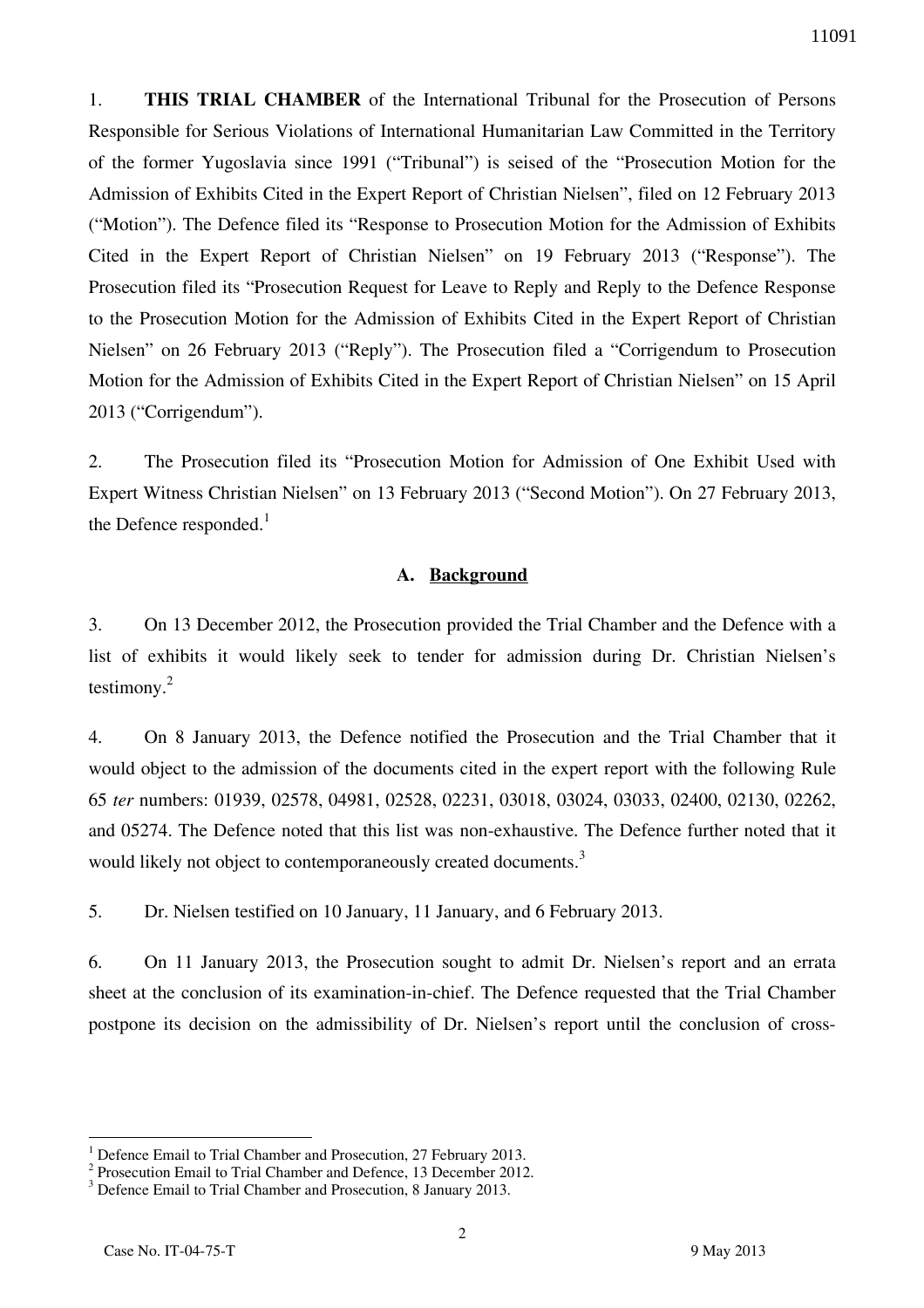examination.<sup>4</sup> This request was granted.<sup>5</sup> In relation to the documents cited in Dr. Nielsen's report, the Prosecution was ordered to make submissions in a written filing by 12 February 2013.<sup>6</sup>

#### **B. Submissions**

7. In the Motion, the Prosecution requests the admission of documents cited in the report of Dr. Nielsen, filed in accordance to Rule 65 *ter* (E) (iii) of the Tribunal's Rules and Procedure and Evidence ("Rules"), with the exception of 61 documents cited in Dr. Nielsen's report that have previously been admitted into evidence.<sup>7</sup> The Prosecution withdraws its application to admit Rule 65 *ter* numbers 03025 and 02528.<sup>8</sup>

8. The Prosecution argues, in relation to the documents footnoted in Dr. Nielsen's report, including the documents specifically objected to by the Defence, that the evidence is relevant and probative and will assist the Trial Chamber is assessing the accuracy, reliability, and weight of Dr. Nielsen's report.<sup>9</sup> The Prosecution argues that these documents are integral to understanding the analysis and conclusions presented by Dr. Nielsen.<sup>10</sup>

9. Further, the Prosecution submits that one document, Rule 65 *ter* number 06386, which is included in footnote 2 of Dr. Nielsen's report, was inadvertently left out of its Rule 65 *ter* exhibit list ("Exhibit List"). According to the Prosecution, the document sets out the election results in Croatia in 1990 and provides historical background described in Dr. Nielsen's report. The Prosecution requests leave to add this document to its Exhibit List and requests that the document be admitted into evidence. $11$ 

10. In response, the Defence objects to the admission of 13 documents cited in Dr. Nielsen's report on the basis that the documents do not meet the threshold of reliability required under Rule  $89(C)$ .<sup>12</sup> The Defence submits that Dr. Nielsen's recitation in his report of the contents of the

<sup>4</sup> Christian Nielsen, 11 January 2013, T. 2517-2519.

<sup>5</sup> Christian Nielsen, 11 January 2013, T. 2519.

<sup>&</sup>lt;sup>6</sup> Trial Chamber Email to the Prosecution and the Defence, 6 February 2013.

<sup>7</sup> Motion, para. 7, *referring to* Rule 65 *ter* numbers: 00051, 00073, 00102, 00115, 00141, 00157, 00186, 00324, 00261, 04803, 00312, 05041, 00322, 00323, 00330, 00356, 05045, 00370, 00380, 00384, 00390, 00419, 00441, 00445, 00450, 00451, 00455, 00485, 00497, 00626, 00684, 00727, 00754, 00770, 00809, 00814, 00819, 05135, 00926, 00936, 05142, 00942, 00946, 00950, 00951, 00961, 00990, 00991, 00998, 01064, 01135, 01195, 01363, 05306, 01433, 01484, 01496, 01499, 01613, 01663, and 01710.

<sup>&</sup>lt;sup>8</sup> Motion, para. 7.

<sup>&</sup>lt;sup>9</sup> Motion, para. 1.

<sup>&</sup>lt;sup>10</sup> Motion, para. 8.

 $11$  Motion, para. 12.

<sup>12</sup> Response, para. 1, *referring to* Rule 65 *ter* numbers: 01939, 02578, 04981, 02231, 03018, 03024, 03033, 02400, 02130, 02262, 05274, 02117, and 02188.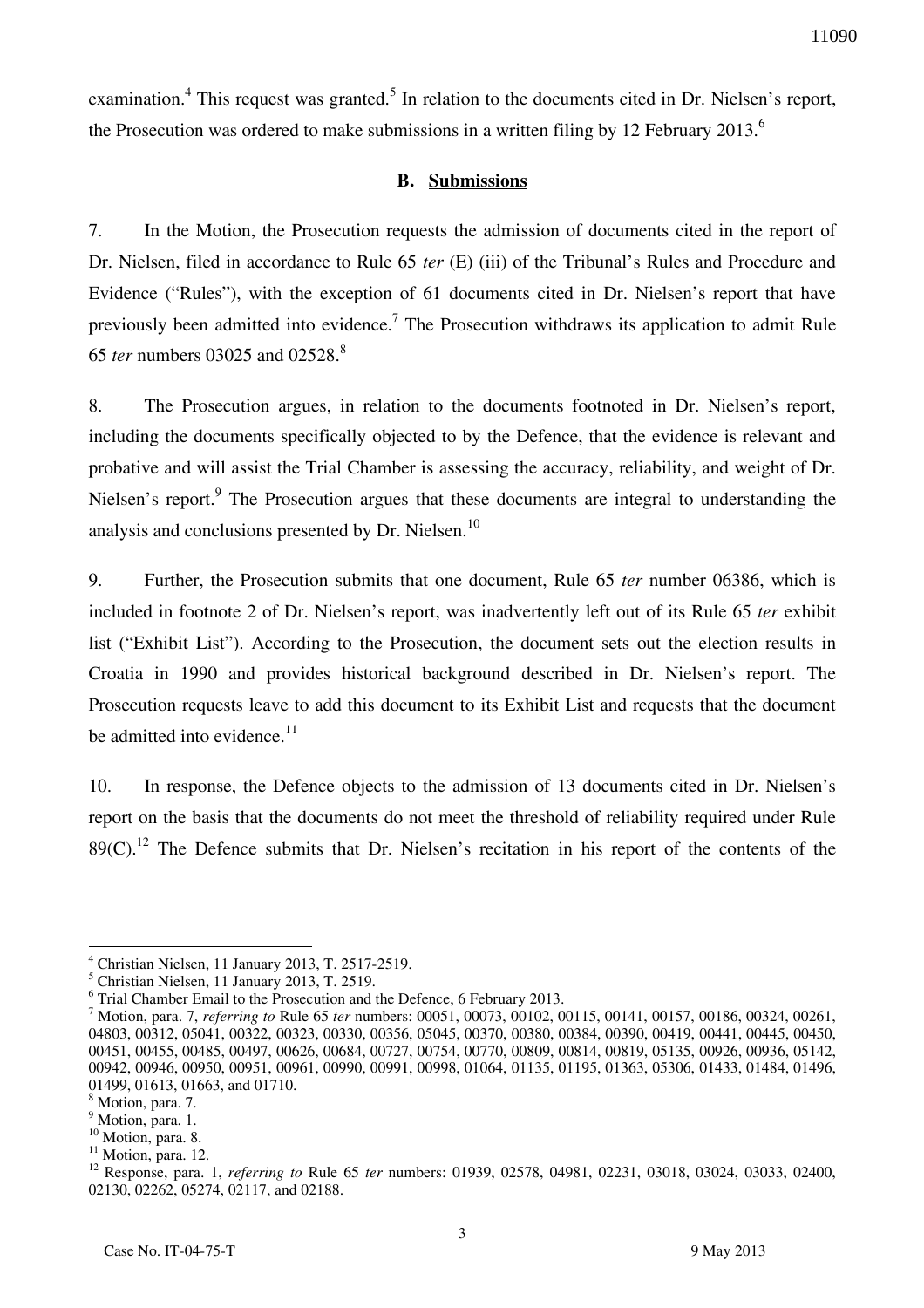footnoted documents, without any corroboration, further explanation, or indication that Dr. Nielsen agrees with the information provided in the documents does not establish their reliability.<sup>13</sup>

11. The Prosecution replies that Dr. Nielsen weighed the relevance, reliability, and accuracy of the documents before citing them in his report and only selected those that were highly relevant for the Trial Chamber's consideration.<sup>14</sup> The Prosecution further states that the Defence's focus on reliability is misplaced because at this stage of the proceedings nothing more than "sufficient indicia to make out a *prima facie* case of reliability" is required.<sup>15</sup>

## **C. Applicable Law**

## 12. Rule 94 *bis* of the Rules provides as follows:

- (A) The full statement and/or report of any expert witness to be called by a party shall be disclosed within the time-limit prescribed by the Trial Chamber or by the pre-trial Judge.
- (B) Within thirty days of disclosure of the statement and/or report of the expert witness, or such other time prescribed by the Trial Chamber or pre-trial Judge, the opposing party shall file a notice indicating whether:
	- i. it accepts the expert witness statement and/or report; or
	- ii. it wishes to cross-examine the expert witness; and
	- iii. it challenges the qualifications of the witness as an expert or the relevance of all or parts of the statement and/or report and, if so, which parts.
- (C) If the opposing party accepts the statement and/or report of the expert witness, the statement and/or report may be admitted into evidence by the Trial Chamber without calling the witness to testify in person.

13. It is established by the jurisprudence of the Tribunal that an expert witness is a person who "by virtue of some specialised knowledge, skill or training can assist the trier of fact to understand or determine an issue in dispute."<sup>16</sup> In determining whether a particular witness meets these criteria, the Trial Chamber may take into account the witness's former and present positions and professional experience through reference to the witness's *curriculum vitae*, as well as the witness's scholarly articles, other publications, or any other pertinent information about the witness.<sup>17</sup> The

1

 $13$  Response, paras 3, 4.

<sup>&</sup>lt;sup>14</sup> Reply, para. 2.

<sup>&</sup>lt;sup>15</sup> Reply, para. 4.

<sup>&</sup>lt;sup>16</sup> *Prosecutor v. Đorđević*, Case No. IT-05-87/1-T, Decision on Prosecution's Notice re Defence Expert Witness Radomir Milašinović, Aleksandar Pavić, and Zoran Stanković, 24 March 2010 ("*Pordević* 2010 Decision"), para. 6; *Prosecutor v. Galić*, Case No. IT-98-29-T, Decision Concerning the Expert Witnesses Ewa Tabeau and Richard Philipps, 3 July 2002 ("Galić Decision"), p. 2. *See also Prosecutor v. Đorđević*, Case No. IT-05-87/1-T, Decision on Defence Notice under Rule 94 bis, 5 March 2009 ("*Dordević* Decision"), para. 6.

<sup>&</sup>lt;sup>17</sup> *Dordević* 2010 Decision, para. 6; *Dordević* Decision, para. 6; *Prosecutor v. Šešelj*, Case No. IT-03-67-T, Decision on Expert Status of Reynaud Theunens, 12 February 2008 ("Seselj Decision"), para. 28.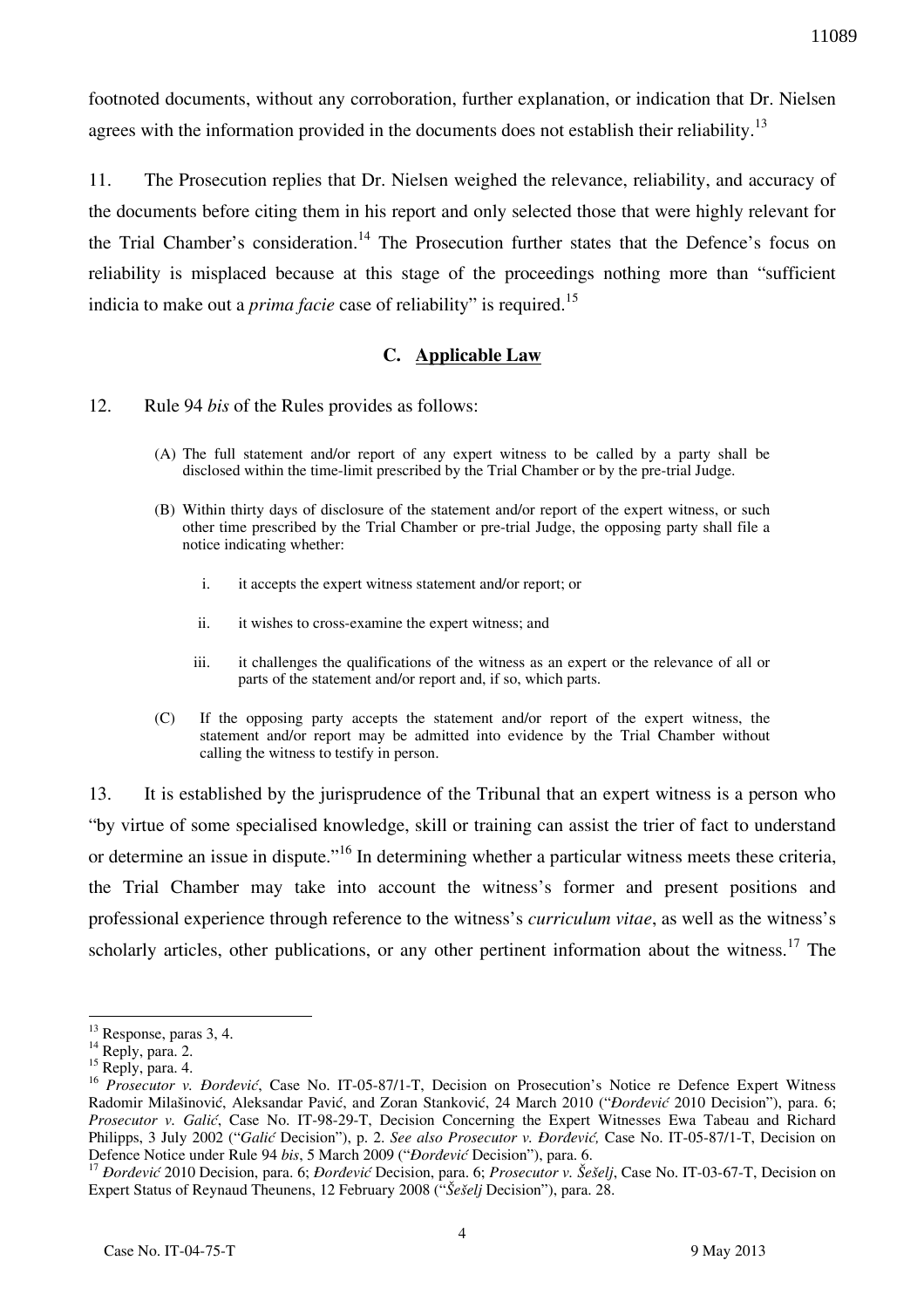content of the expert witness's statement or report must fall within his or her accepted area of expertise.<sup>18</sup>

14. Like any evidence, expert evidence is subject to the provisions contained in Rules 89 (C) and (D). The expert statement or report must, therefore, be relevant to the issues at trial and meet the minimum standards of reliability.<sup>19</sup> An item of evidence may be so lacking in terms of indicia of reliability that it is not probative and, therefore, inadmissible. In establishing reliability, there must be sufficient information as to the sources used in support of statements, and these must be clearly indicated in order to allow the other party or the Trial Chamber to test the basis on which the expert witness reached his or her conclusions.<sup>20</sup> Even where a report is admitted into evidence, in the absence of clear references, the Trial Chamber will treat such statements as the personal opinion of the witness and weigh the evidence accordingly.<sup>21</sup> Nevertheless, *prima facie* proof of reliability on the basis of sufficient indicia should be demonstrated at the admissibility stage. $^{22}$ 

15. The admissibility of an expert report should be clearly distinguished from the weight that it will be given by the Trial Chamber during its final deliberations.<sup>23</sup>

#### **D. Discussion**

16. At the outset, the Trial Chamber will address the issue of Dr. Nielsen's qualifications as an expert witness. Pursuant to Rule 94 *bis* (B)(iii) and the 16 December 2011 pre-trial work plan, the Defence had until 9 August 2012 to file a notice indicating whether it challenged Dr. Nielsen's qualifications.<sup>24</sup> In the 8 August 2012 Defence notice, Dr. Nielsen's qualifications are not challenged.<sup>25</sup> On 8 and 11 January 2013, the Defence attempted to "reserve" its position in relation to this issue.<sup>26</sup> Nevertheless, the Defence made it clear it was more concerned with the admissibility of certain documents cited in Dr. Nielsen's report "than the characterisation of Dr. Nielsen as an

<sup>&</sup>lt;sup>18</sup> *Dordević* 2010 Decision, para. 6; *Prosecutor v. Martić*, Case No. IT-95-11-T, Decision on Defence's Submission of the Expert Report of Professor Silja Avramov Pursuant to Rule 94 *bis*, 9 November 2006 ("*Martic* Decision"), para. 12. *See* also *\or|evi}* Decision, para. 6.

<sup>&</sup>lt;sup>19</sup> *Dordević* 2010 Decision, para. 7; *Prosecutor v. J. Stanišić and Simatović*, Case No. IT-03-69-PT, Decision on Prosecution's Submission of the Expert Report of Nena Tromp and Christian Nielsen Pursuant to Rule 94 *bis*, 18 March 2008 ("*Stani{i}* Decision"), para. 9; *Prosecutor v. Strugar,* Case No. IT-01-42-PT, Decision on the Defence Motions to Oppose Admission of Prosecution Expert Reports pursuant to Rule 94 *bis*, 1 April 2004, p. 5; *Prosecutor v. Brdanin,* Case No. IT-99-36-T, Decision on Prosecution's Submission of Statement of Expert Witness Ewan Brown, 3 June 2003, p. 4.

<sup>&</sup>lt;sup>20</sup> *Dordević* 2010 Decision, para. 7; *Stanišić* Decision, para. 9; *Galić* Decision, para. 9.

<sup>&</sup>lt;sup>21</sup> *Dordević* 2010 Decision, para. 7; *Stanišić* Decision, para. 9; *Martić* Decision, para. 9.

<sup>&</sup>lt;sup>22</sup> *Bordević* 2010 Decision, para. 7; *Prosecutor v. Popović et al.*, Case No. IT-05-88-AR73.2, Decision on Joint Defence Interlocutory Appeal Concerning the Status of Richard Butler as an Expert Witness, 30 January 2008 <sup>2</sup> *("Popović* Decision"), para. 22.

*Dordević 2010 Decision, para. 8.* 

 $^{24}$  Order on Pre-trial Work Plan, 16 December 2011, annex.

<sup>25</sup> Notice on Expert Witness Pursuant to Rule 94 *bis* (B), 8 August 2012.

<sup>&</sup>lt;sup>26</sup> Defence Email to the Trial Chamber and Prosecution, 8 January 2013; Christian Nielsen, 11 January 2013, T. 2517.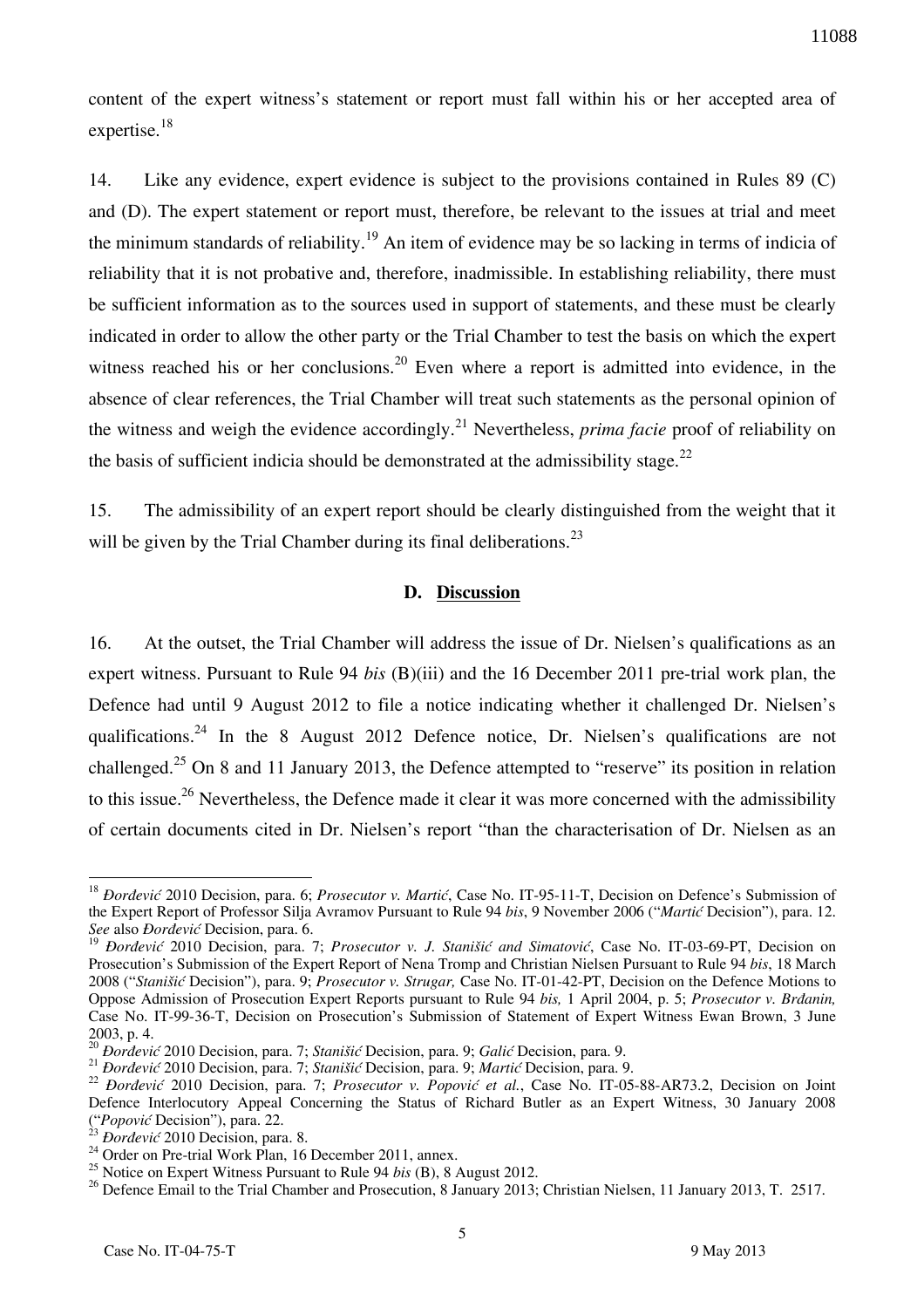expert or not an expert."<sup>27</sup> The Trial Chamber further notes that the Defence does not dispute the status of Dr. Nielsen as an expert in its Response. At issue in the written filings of the parties is the admission of documents cited in Dr. Nielsen's report.<sup>28</sup> Based on the foregoing, the Trial Chamber does not consider itself seised of a challenge to the qualifications of Dr. Nielsen.

17. The Trial Chamber notes that a decision on the admission of Dr. Nielsen's report<sup>29</sup> and accompanying errata sheet<sup>30</sup> is pending.<sup>31</sup> The Trial Chamber finds that the report and errata sheet are relevant to the issues at trial and meet the minimum standards of reliability under Rules 89 (C) and (D) and therefore will be admitted.

18. In addition to the 61 documents listed by the Prosecution in the Motion,  $32$  the Trial Chamber notes that a number of other documents cited in Dr. Nielsen's report have already been admitted into evidence or marked for identification.<sup>33</sup>

## 1. Relevance and reliability of footnoted documents to which there is no specific objection

19. The proposed footnoted documents in Dr. Nielsen's report include: (a) laws, orders, and decisions; (b) government letters, minutes, and reports; (c) police and ministry of interior documents; (d) military documents; (e) intercepted conversations;<sup>34</sup> (f) material issued by political parties; (g) media material; and (h) monographs.

20. The Trial Chamber notes that the Defence has not objected to a number of these documents.<sup>35</sup>

 $\overline{a}$  $27$  Christian Nielsen, 11 January 2013, T. 2517.

<sup>28</sup> Motion, para. 7; Response, para. 1.

<sup>&</sup>lt;sup>29</sup> Rule 65 *ter* number 02837. Motion, para. 5, fn. 3. Dr. Nielsen explained the methodology in preparing his report. His report focused on two main areas: (a) the historical and political developments in the former Yugoslavia and Croatia between 1990 and 1993 and (b) the MUP structures in Croatia during 1991 to 1993. Dr. Nielsen referenced both primary and secondary sources. He defined primary sources as documents produced by government institutions, political parties, and those who participated in the historical events. He defined secondary sources as scholarly works or publicists' works that provide second-hand summaries or accounts of these events. Generally, Dr. Nielsen relied on primary sources, but incorporated the use of secondary sources when any relevant areas were not sufficiently addressed by the primary sources. The primary sources used by Dr. Nielsen included documents provided by the Office of the Prosecutor, as well as documents resulting from his own investigation. Dr. Nielsen also incorporated the use of what he referred to as "open sources", including newspaper articles and interviews. Dr. Nielsen cross-referenced a source's accounts (specific meetings, dates, and events) with other documentation. Dr. Nielsen stated that he used Serb sources to avoid the potential for bias. Christian Nielsen, 10 January 2013, T. 2406-2412.

<sup>30</sup> Rule 65 *ter* number 06378. Corrigendum, para. 1.

 $31$  Christian Nielsen, 11 January 2013, T. 2517-2519.

<sup>&</sup>lt;sup>32</sup> Motion, para. 7.

<sup>33</sup> Rule 65 *ter* numbers: 00038, 00039, 00049, 00059, 00089, 00090, 00091, 00092, 00111, 00120, 00122, 00125, 00138, 00140, 00150, 00158, 00160, 00161, 00162, 00164, 00168, 00170, 00171, 00172, 00193, 00204, 00222, 00223, 00224, 00228, 00229, 00231, 00237, 00279, 00280, 00287, 00507, 00737, 00744, 00812, 00925, 02915, 03215, 00811. <sup>34</sup> Rule 65 *ter* number 00284.

<sup>&</sup>lt;sup>35</sup> Response, para. 1.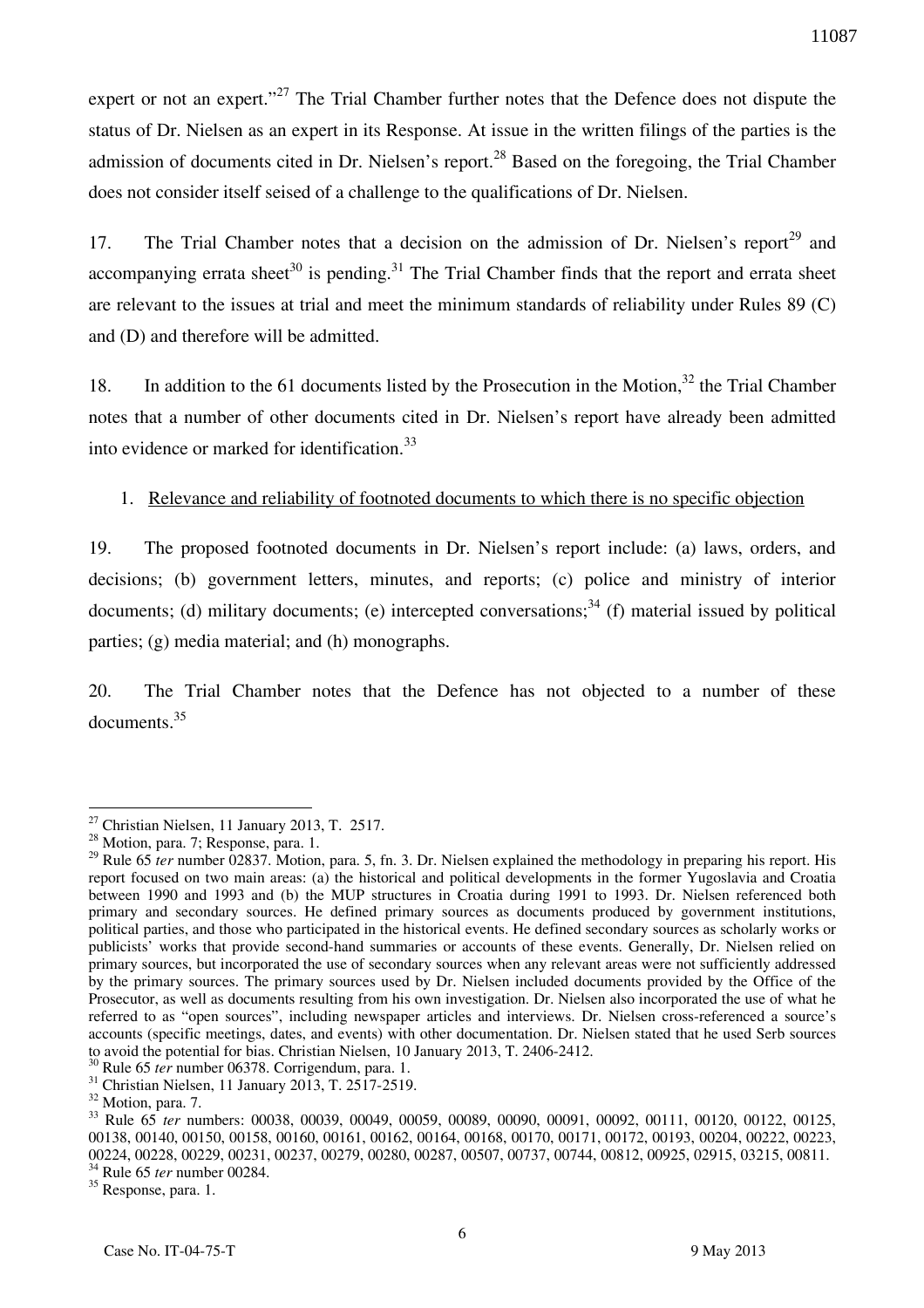21. The Trial Chamber finds that those documents cited in Dr. Nielsen's report, but not specifically objected to by the Defence, are probative, have a sufficient degree of reliability, meet the requirements of Rules 89 (C) and (D), and will assist the Trial Chamber in assessing the basis on which Dr. Nielsen reached his conclusions. Rule 65 *ter* number 00284 however is a transcript of an intercepted conversation that requires authentication and shall therefore be marked for identification until such time as it is authenticated by another witness. The Trial Chamber will admit into evidence the remaining documents referenced in Dr. Nielsen's report, which are not specifically objected to by the Defence.<sup>36</sup>

## 2. Document to which there is a specific objection

#### (a) Rule  $65$  *ter* numbers  $02130$  and  $02262$ : Interviews with Hadžić

22. The Prosecution submits that these documents are reliable and accurate given that Rule 65 *ter* numbers 02130 and 02262 are corroborated by other evidence already admitted in this case. Further, the Prosecution submits that the Defence had an opportunity to cross-examine Dr. Nielsen regarding the reliability of these documents and did not.<sup>37</sup>

23. The Defence submits that these exhibits should not be admitted because: (a) the *Borovo* magazine article (Rule 65 *ter* number 02262) does not meet the minimum threshold of reliability under Rule  $89(C)$  as the accuracy of Hadžić's words cannot be verified and therefore the potential for prejudice vastly outweighs any probative value; (b) admission would be a violation of the best evidence rule as there is no indication that the journalists having authored the articles are not available to testify; (c) the *Intervju* magazine article (Rule 65 *ter* number 02130) is generally unreliable due to its "sensationalist" tone; (d) the exhibits have limited relevance because the statements were made 14 and 28 months after the Indictment period; and (e) this evidence is more properly considered Rule 92 *bis*, Rule 92 *ter*, Rule 92 *quater*, or oral evidence.<sup>38</sup>

<sup>36</sup> Rule 65 *ter* numbers: 00006, 00012, 00031, 00046, 00050, 00052, 00053, 00066, 00067, 00077, 00079, 04804, 00093, 00097, 00098, 00105, 00109, 00112, 00116, 00118, 00121, 00123, 00128, 00129, 00130, 00133, 00137, 00148, 00156, 00165, 00176, 00143, 00177, 00178, 00180, 00196, 00207, 00215, 00216, 00218, 00220, 00241, 00243, 00244, 00258, 00260, 04726, 00286, 00292, 00303, 00326, 00334, 00337, 00338, 00394, 00409, 00547, 00565, 04802, 00673, 00734, 00738, 00765, 00788, 00815, 00818, 00835, 00854, 00863, 00896, 00899, 00900, 00901, 00934, 05855, 05856, 00945, 00952, 00966, 00967, 00968, 00975, 00981, 00987, 00989, 00996, 01008, 01009, 01016, 01019, 01024, 01028, 01039, 01041, 01043, 01045, 01046, 01047, 01048, 01049, 01050, 01051, 01053, 01055, 01056, 01062, 01068, 01070, 01082, 01107, 01108, 01131, 01136, 01150, 01156, 01157, 01159, 01160, 01163, 01174, 01177, 01190, 01202, 01214, 01215, 01218, 01221, 01223, 01235, 01240, 01247, 01249, 01250, 01251, 01259, 01268, 01293, 01295, 01312, 01334, 01345, 01380, 01401, 01434, 01435, 01436, 01437, 01438, 01439, 01454, 01480, 01501, 01518, 01530, 01537, 01541, 01545, 01596, 01599, 01611, 01620, 01629, 01634, 01648, 01673, 01674, 01678, 01734, 00278, 00294, 01785, 01803, 01807, 01845, 01851, 01886, 05481, 01924, 01933, 01943, 01957, 02019, 02041, 02051, 02100, 02123, 02134, 02183, 02203, 02204, 02230, 02542, 02881, 02883, 02889, 03023, 03039, and 06386.

<sup>37</sup> Motion, para. 23.

<sup>38</sup> Response, para. 5.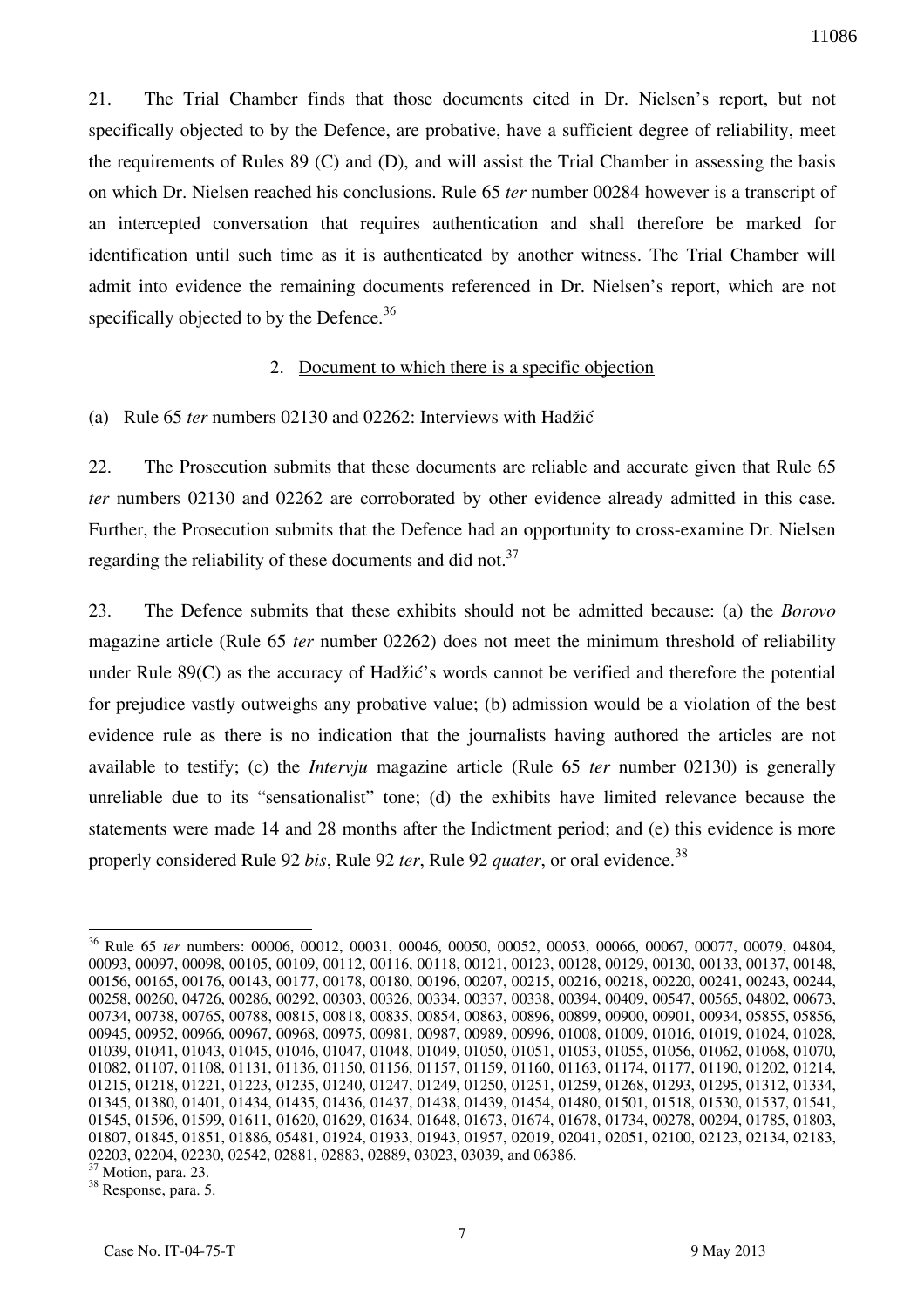24. The Prosecution replies that the Tribunal's jurisprudence provides that a document need not be admitted through its author.<sup>39</sup> Further, the Prosecution argues that the Defence has provided no examples of the purported "sensationalist tone" of the documents and argues that, in any event, this issue goes to the weight and not the reliability of the documents. In terms of the time period in which the documents were created, the Prosecution states that the Defence's arguments are "disingenuous" given that the Defence has also tendered documents created outside the Indictment period.<sup>40</sup>

25. The Trial Chamber recalls that there is no rule prohibiting the admission into evidence of documents merely because their alleged source was not called to testify.<sup>41</sup> The Trial Chamber notes that Dr. Nielsen testified that he has a familiarity with the journalists working for *Intervju* magazine and the type of persons interviewed by the magazine. Dr. Nielsen testified that the magazine published a large quantity of interviews with important actors in Serb-controlled areas of the former Yugoslavia in the mid-1990s. Dr. Nielsen further testified that the substance of the magazine's interviews often corresponded closely with other reports of statements made by the same individuals.<sup>42</sup> The Trial Chamber notes that the arguments of the Prosecution and the Defence largely go to the weight that should be attributed to the documents. The Trial Chamber will keep these arguments in mind when assessing the weight to be assigned to Rule 65 *ter* numbers 02130 and 02262. In terms of admissibility, the Trial Chamber finds that sufficient indicia of reliability have been demonstrated and that the requirements of Rules 89 (C) and (D) have been met for Rule 65 *ter* numbers 02130 and 02262. These documents will be admitted into evidence.

## (b) Rule 65 *ter* numbers 01939 and 02231: Excerpts of books by Petrović and Ocić

26. The Prosecution submits that the excerpts of books by Petrović and Ocić, $43$  which are cited in Dr. Nielsen's report, are reliable because the author was a direct participant in the events described and because, while the authors have their own subjective points of view, the contents of the excerpts comport with other documents and accounts relating to the same events.<sup>44</sup> The Prosecution asserts that the Defence is inconsistent in their argument against tendered documents, such as Rule 65 *ter* numbers 01939 and 02231, which are created by insiders after the events relevant to the Indictment period, as the Defence also relied on Rule 65 *ter* number 01939 during its

1

 $44$  Motion, paras 14, 19.

<sup>&</sup>lt;sup>39</sup> Reply, para. 5.

<sup>40</sup> Reply, para. 6.

<sup>&</sup>lt;sup>41</sup> Order on Guidelines for Procedure for Conduct of Trial, 4 October 2012, para. 5.

<sup>42</sup> Christian Nielsen, 10 January 2013, T. 2415-2416.

<sup>43</sup> The excerpts of Rule 65 *ter* number 01939 are: 0184-6260 to 6261, 0184-6264 to 6266, 0184-6284 to 6285, 0184- 6292 to 6293, 0184-6296 to 6297, 0184-6309, 0184-6326, 0184-6336, 0184-6338, 0184-6340, 0184-6344 to 6345, 0184-6360, 0184-6374, 0184-6376, 0184-6392. Motion, para. 16, fn. 16. The excerpts of Rule 65 *ter* number 02231 are: 0683-6134, 0683-6136 to 6137, 0683-6139 to 6141, 0683-6147 to 6149. Motion, para. 19, fn. 25.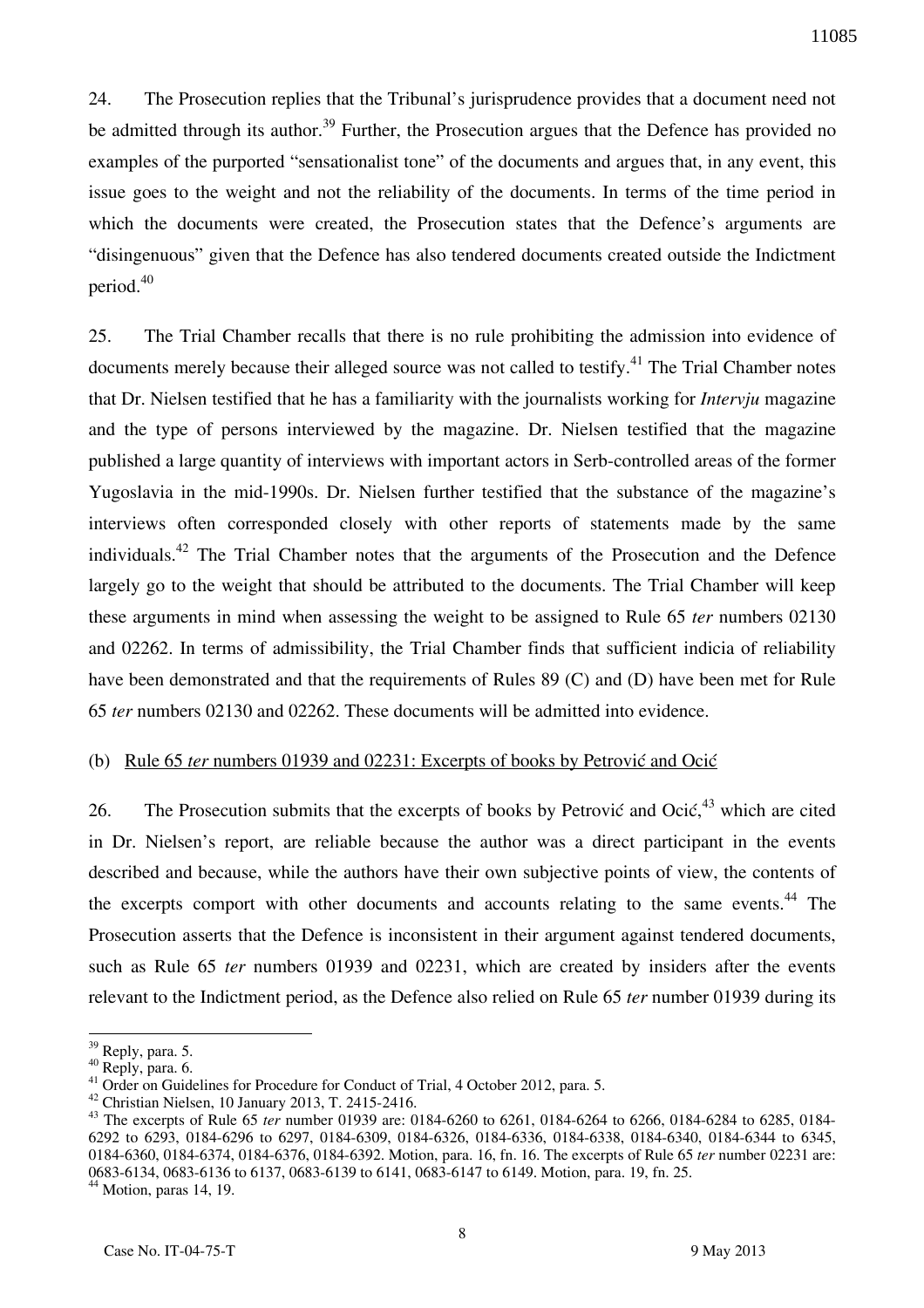cross-examination of Dr. Nielsen and has relied on similar books, such as exhibit D5, during the cross-examination of other witnesses.<sup>45</sup>

27. The Defence submits that these excerpts should not be admitted because the books do not meet the minimum threshold of reliability required under Rule 89(C) given Dr. Nielsen's "tepid" views on the reliability of these books and the fact that the relevant excerpts are "cited numerous times for specific facts that are not corroborated elsewhere."<sup>46</sup>

28. The Prosecution replies that Dr. Nielsen was not "tepid" in his views on the reliability of these books: Dr. Nielsen concluded that the books were reliable, primary source material because the authors were participants in the events detailed and because these events were corroborated by other material.<sup>47</sup>

29. The Trial Chamber notes that the Prosecution is tendering only relevant excerpts from the books. Dr. Nielsen testified that he selected books written by authors who experienced events firsthand.<sup>48</sup> The Trial Chamber does not consider that Dr. Nielsen was "tepid" in his views towards the excerpts. Documents do not require corroboration before they are admitted into evidence. The Trial Chamber finds that sufficient indicia of reliability have been demonstrated for Rule 65 *ter* number 01939 and that the requirements of Rules 89 (C) and (D) have been met. The tendered excerpts of Rule 65 *ter* number 01939 will be admitted into evidence.

30. In relation to Rule 65 *ter* number 02231, the Trial Chamber notes that excerpted pages with ERN numbers 0683-6136 to 6137, 0683-6147, and 0683-6149 have not been translated. The Trial Chamber is consequently unable to determine whether the requirements of Rules 89 (C) and (D) have been met for these pages. The Trial Chamber will therefore not admit ERN numbers 0683- 6136 to 6137, 0683-6147, and 0683-6149 into evidence. The Trial Chamber finds that sufficient indicia of reliability have been demonstrated for the remaining excerpts (ERN numbers 0683-6134, 0683-6139 to 6141, and 0683-6148) and the requirements of Rules 89 (C) and (D) have been met. These excerpts will be admitted into evidence.

#### (c) Rule 65 *ter* number 02578: Book by Barić

31. The Prosecution submits that the six excerpts from a book by Barić and the accompanying summary in English should be admitted, given that (a) the Prosecution has now provided translations of the excerpts on eCourt, (b) Dr. Nielsen used this book to establish a chronology of

 $45$  Motion, paras 15, 19.

<sup>46</sup> Response, paras 7, 11.

<sup>&</sup>lt;sup>47</sup> Reply, para. 7.

<sup>48</sup> Christian Nielsen, 10 January 2013, T. 2408-2412.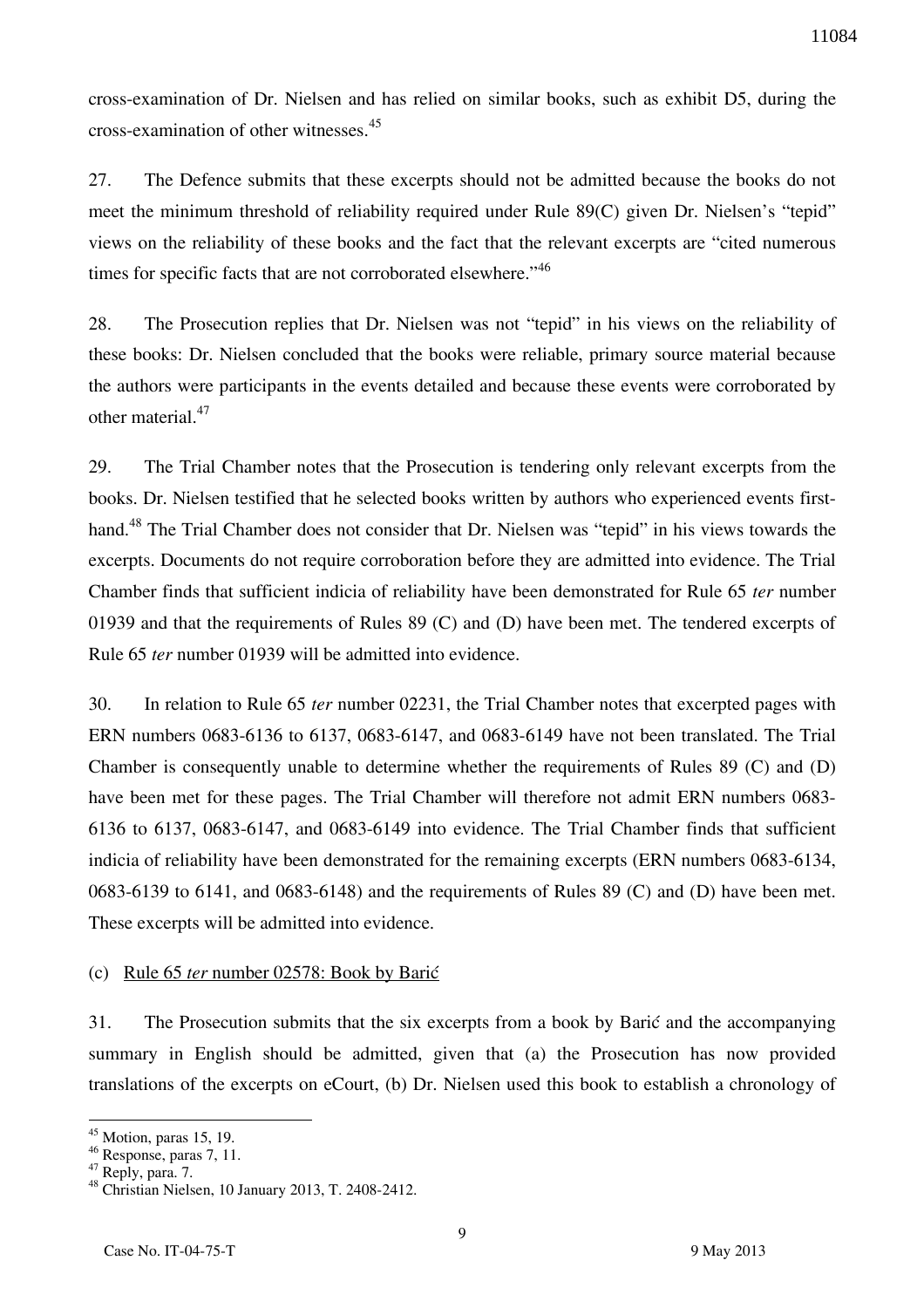events in his report, and (c) the book has been well received throughout the former Yugoslavia, including Serbia.<sup>49</sup>

32. The Defence objects to the admission of the book in its entirety. The Defence does not however object to the admission of the specific passages referenced in Dr. Nielsen's report.<sup>50</sup> The Defence does object to the "summary" not referred to in Dr. Nielsen's report. The Defence submits that the summary adds nothing to the report because is it full of tendentious accusations, including, *inter alia*, references to "Serb rebels"; to the RSK being "an illegitimate and illegal state of Serb rebels"; and disparaging references to the Serb media. According to the Defence, inserting such information into the case record serves no useful purpose and actually contradicts Dr. Nielsen's concern that his report not be used as a vehicle for introducing bias under the guise of scholarship.<sup>51</sup>

33. The Prosecution replies that the Defence's objections regarding Rule 65 *ter* number 02578 only pertain to the summary used during the Prosecution's examination-in-chief.<sup>52</sup> In respect of the summary, the Prosecution notes that it has limited the tendered summary to the portion that Dr. Nielsen discussed during his testimony.<sup>53</sup>

34. The Trial Chamber notes that the Defence does not object to the admission of portions of the book cited in Dr. Nielsen's report. The Trial Chamber finds that sufficient indicia of reliability have been demonstrated for these relevant portions of Rule 65 *ter* number 02578<sup>54</sup> and that the requirements of Rules 89 (C) and (D) have been met. The Trial Chamber will admit these relevant portions into evidence.

35. The summary is not cited in Dr. Nielsen's report and therefore does not aid the Trial Chamber in testing the basis on which Dr. Nielsen reached his conclusions. On direct examination, the Prosecution only referred to two sentences of the eight-page summary to elicit Dr. Nielsen's opinion on the fears harboured by Serbs regarding displays of Croatian nationalist symbols and the alleged exploitation by Serbian politicians of President Tuđman's rhetoric to mobilise Serbs around the Serbian Democratic Party.<sup>55</sup> The Trial Chamber does not find the summary necessary to the understanding of Dr. Nielsen's testimony or report. The Trial Chamber will therefore order the Prosecution to remove the summary from Rule 65 *ter* number 02578 before its admission into evidence.

<sup>&</sup>lt;sup>49</sup> Motion, para. 17.

<sup>50</sup> Response, para. 8.

<sup>51</sup> Response, para. 9.

<sup>52</sup> Reply, para. 9.

<sup>53</sup> Reply, para. 9; Christian Nielsen, 10 January 2013, T. 2421-2423.

<sup>54</sup> Rule 65 *ter* number 02578, pp. 0624-6513, 0624-6571, 0624-6551, 0624-6559, 0624-6568, and 0624-6570.

<sup>55</sup> Christian Nielsen, 10 January 2013, T. 2421-2423.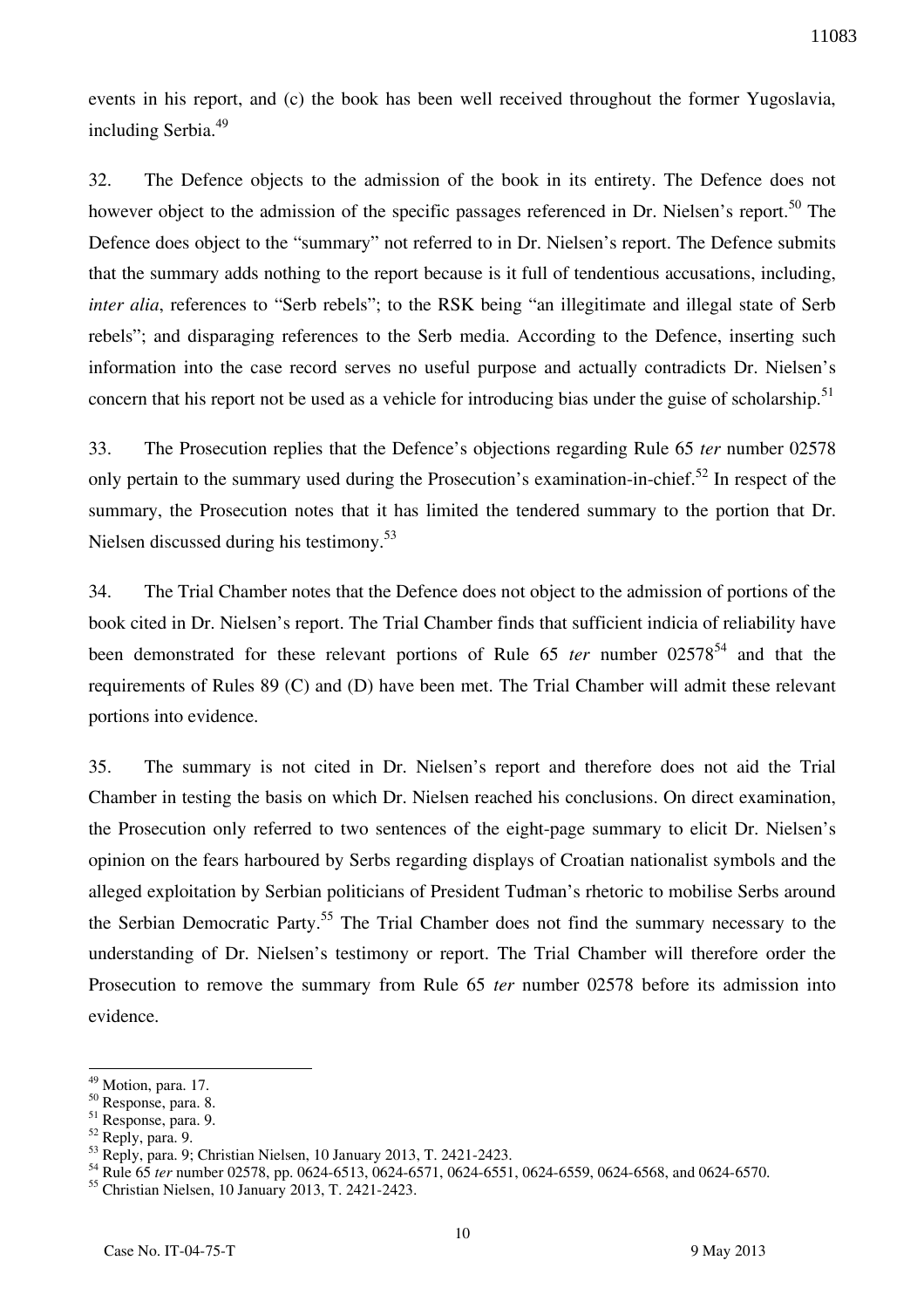## (d) Rule 65 *ter* number 04981: Video of interview with Milan Martic

36. The Prosecution submits that the 29-minute video of a BBC interview with Milan Martic, Rule 65 *ter* number 04981, is relevant and should be admitted because (a) the timing of the 1994 interview does not render the video inadmissible and (b) Martic was a direct participant in the events relevant to the current proceedings.<sup>56</sup>

37. The Defence submits that the video should not be admitted because the admission of a testimonial account of events three to four years prior to an interview is improper. The Defence also argues that admission of all 29 minutes of the video is not proper given that Dr. Nielsen only referenced 11 words from that video.<sup>57</sup> The Defence states it is willing to stipulate to the fact that Martic did utter the 11 words referenced in footnote six of Dr. Nielsen's report.<sup>58</sup>

38. The Prosecution replies that Dr. Nielsen refers to the video twice in his report and testified regarding to the contents of the video while on the stand.<sup>59</sup> According to the Prosecution, the entirety of the video should be admitted to give context to the words referred to in Dr. Nielsen's report and testimony. $60$ 

39. The Trial Chamber finds that sufficient indicia of reliability have been demonstrated for Rule 65 *ter* number 04981 and that the requirements of Rules 89 (C) and (D) have been met. The Trial Chamber finds that the entirety of the 29-minute video and its transcription are necessary to give context to the portion of the interview referenced in Dr. Nielsen's report and testimony. The Trial Chamber notes however that ERN number 0219-5509, which is referenced in footnote 11 of Dr. Nielsen's report, as well as a number of other pages of the transcription found on eCourt, are not part of the 29-minute video provided to the Trial Chamber by the Prosecution. Accordingly, the Trial Chamber will order the Prosecution to remove ERN number 0219-5508 (starting with the words "Mid August 1990") to ERN number 0219-5518 from Rule 65 *ter* number 04981.

#### (e) Rule 65 *ter* numbers 03018 and 03024: Biography of and statement by Žarković

40. The Prosecution submits that a biography of and statement by  $\check{Z}$ arković should be admitted because (a) Dr. Nielsen establishes that the documents were obtained through the Croatian State Archives in October 2004 as a result of the Prosecution's efforts to obtain information regarding Serb entities in Croatia and (b) the documents were used to show the creation of police stations in

 $\overline{a}$ <sup>56</sup> Motion, para. 18.

<sup>57</sup> Response, para. 10.

<sup>58</sup> Response, para. 10, *referring to* Christian Nielsen, 10 January 2013, T. 2424-2525.

<sup>59</sup> Reply, para. 10; Christian Nielsen, 10 January 2013, T. 2424-2425; Rule 65 *ter* number 02837, paras 6, 8, fns 6, 11. <sup>60</sup> Reply, para. 10.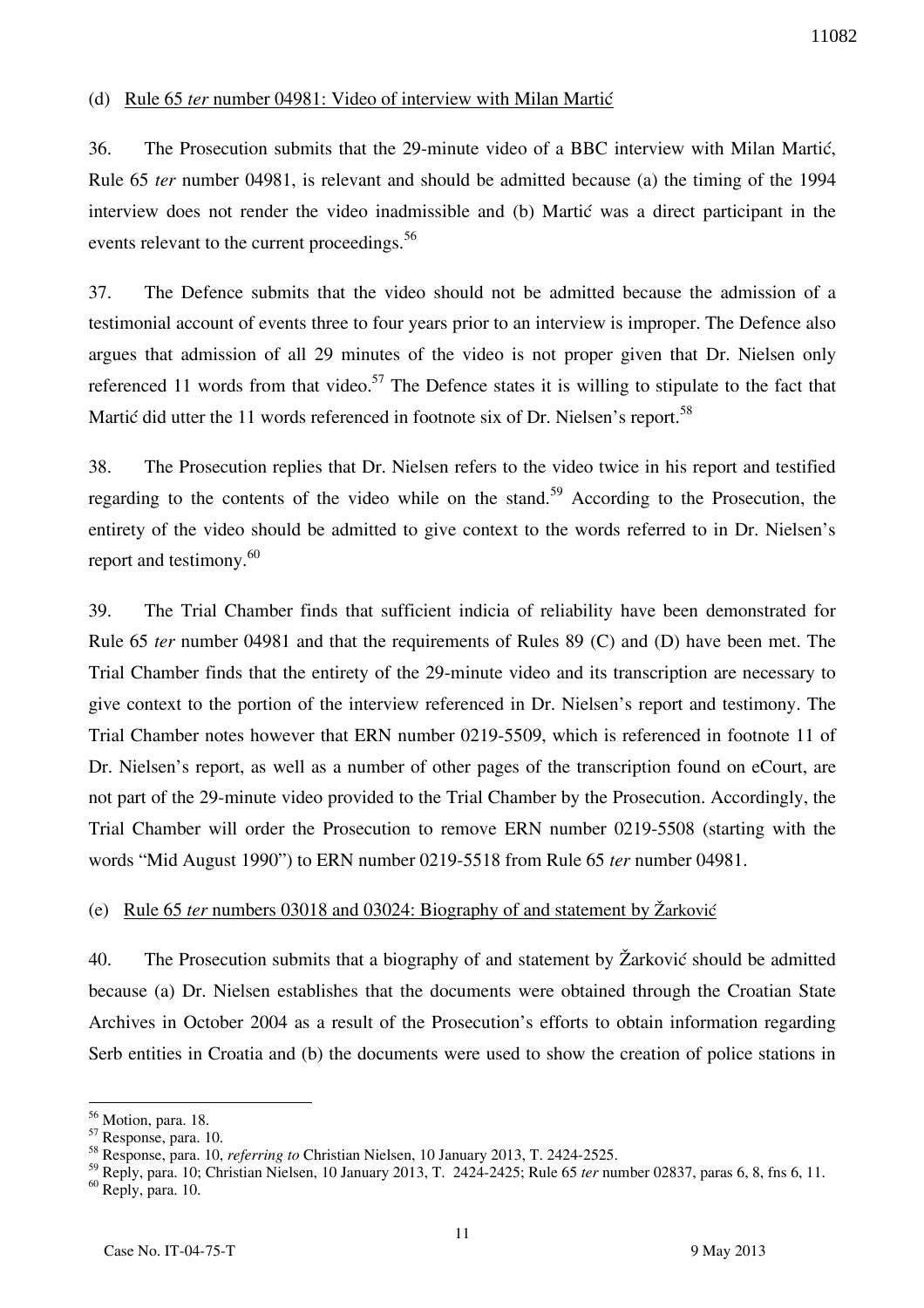Western Slavonia in 1992 and that RSK police forces were deployed to Bosnia and Herzegovina for the Pasovina Corridor operation.<sup>61</sup>

41. The Defence submits that that this document does not meet the minimum threshold of *prima facie* reliability required by Rule 89(C) because there is no indication of the source or purpose of the documents.<sup>62</sup>

42. The Prosecution replies that the Defence had an opportunity to question Dr. Nielsen regarding the source of the information for these documents and did not.<sup>63</sup>

43. The Trial Chamber notes that the autobiographies indicate who the author of the documents are and discuss the author's own involvement in events. The Trial Chamber finds that sufficient indicia of reliability have been demonstrated for Rule 65 *ter* numbers 03018 and 03024 and that the requirements of Rules 89 (C) and (D) have been met. The Trial Chamber will admit these documents into evidence.

(f) Rule 65 *ter* number 03033: Cryptographic chart

44. The Prosecution submits that the cryptographic chart was obtained from the Republika Srpska Security Services Centre (CSB). The Prosecution argues that, since the Security Services Centre Banja Luka is one of the three entities depicted in the chart and the chart is written in the Cyrillic, "it is logical to conclude that this chart was created by one of the Serb police entities."<sup>64</sup>

45. The Defence submits that this document fails to meet the minimum threshold required by Rule 89(C) because there is no indication of the authorship, timing, or to whom the document has been distributed<sup>65</sup>

46. The Prosecution replies that the Defence had an opportunity to question Dr. Nielsen regarding the document's source.<sup>66</sup>

47. The Trial Chamber finds the Rule 65 *ter* number 03033 provides no indication of the authorship or entity that distributed or created the chart. The Trial Chamber finds that insufficient indicia of reliability have been demonstrated for Rule 65 *ter* number 03033 and will not admit this document into evidence.

 $<sup>61</sup>$  Motion, para. 20.</sup>

<sup>62</sup> Response, para. 12.

<sup>63</sup> Reply, para. 3.

 $64$  Motion, para. 21.

<sup>65</sup> Response, para. 16.

<sup>66</sup> Reply, para. 3.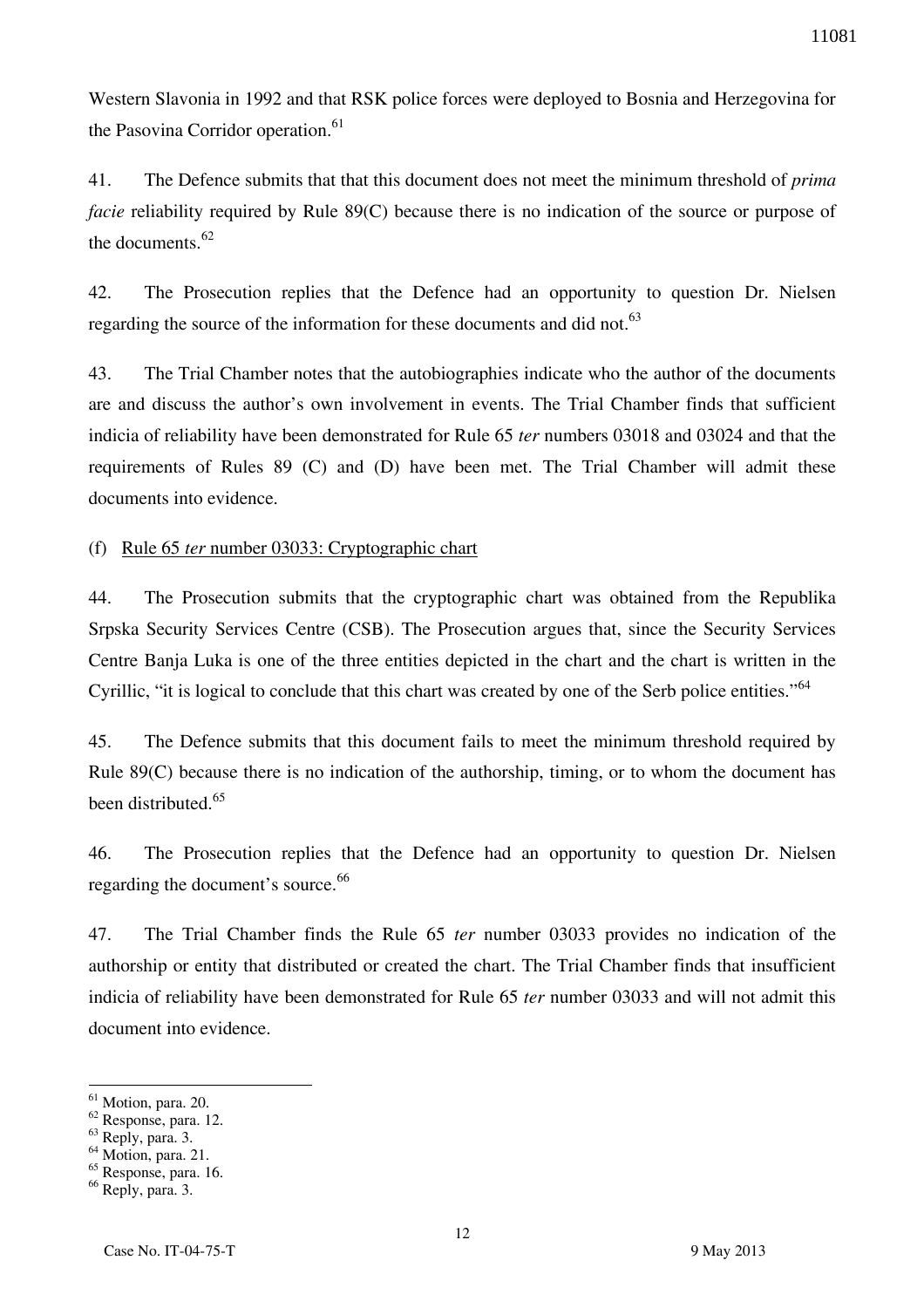# (g) Rule 65 *ter* numbers 02117 (under seal) and 02188: Alleged association of Hadžić, Ulemek, and Arkan in 1995

48. The Prosecution tenders Rule 65 *ter* numbers 02117 and 02188 as they are integral to understanding the analysis and conclusions in Dr. Nielsen's report.<sup>67</sup>

49. The Defence submits that these documents should not be admitted because they are not probative of any allegation in the Indictment as they concern events in 1995. The Defence argues that any minimal relevance or probative value is outweighed by its prejudicial effect. $^{68}$ 

50. The Prosecution replies that Dr. Nielsen was not given an opportunity to provide an explanation to the Defence's objection, as the Defence did not question him on the issue during cross-examination.<sup>69</sup>

51. The Trial Chamber notes that Rule 65 *ter* number 02117 is cited in Dr. Nielsen's report and used to assert that Mihaljo Ulemek and Hadžić were acquaintances.<sup>70</sup> The Trial Chamber finds that sufficient indicia of reliability have been demonstrated for Rule 65 *ter* number 02117 and that the requirements of Rules 89 (C) and (D) have been met. The Trial Chamber will admit this document into evidence.

52. Rule 65 *ter* number 02188 is used to support Dr. Nielsen's assertion that Hadžić's association with Arkan persisted after Hadžić was no longer President of the RSK.<sup>71</sup> The Trial Chamber finds that sufficient indicia of reliability have been demonstrated for Rule 65 *ter* number 02188 and that the requirements of Rules 89 (C) and (D) have been met. The Trial Chamber will admit this document into evidence.

## (h) Rule 65 *ter* number 02400 (under seal): Statement of a member of the Serbian MUP

53. The Prosecution submits that the document is a statement that was given in March 2000 and is meant to be a retrospective. The document explains the functions and deployments of a member of the Serbian MUP and was obtained from the Ministry of Foreign affairs of the Republic of Serbia in May 2007. $^{72}$ 

54. The Defence submits that a statement of a member of the Serbian MUP, which is tendered by the Prosecution, does not have the minimum indicia of reliability to be admitted pursuant to Rule

 $\overline{a}$ <sup>67</sup> Motion, paras 7-8.

<sup>68</sup> Response, para. 17.

<sup>69</sup> Reply, para. 3.

<sup>70</sup> Rule 65 *ter* number 02837, para. 189, fn. 304.

<sup>71</sup> Rule 65 *ter* number 02837, para. 211, fn. 344.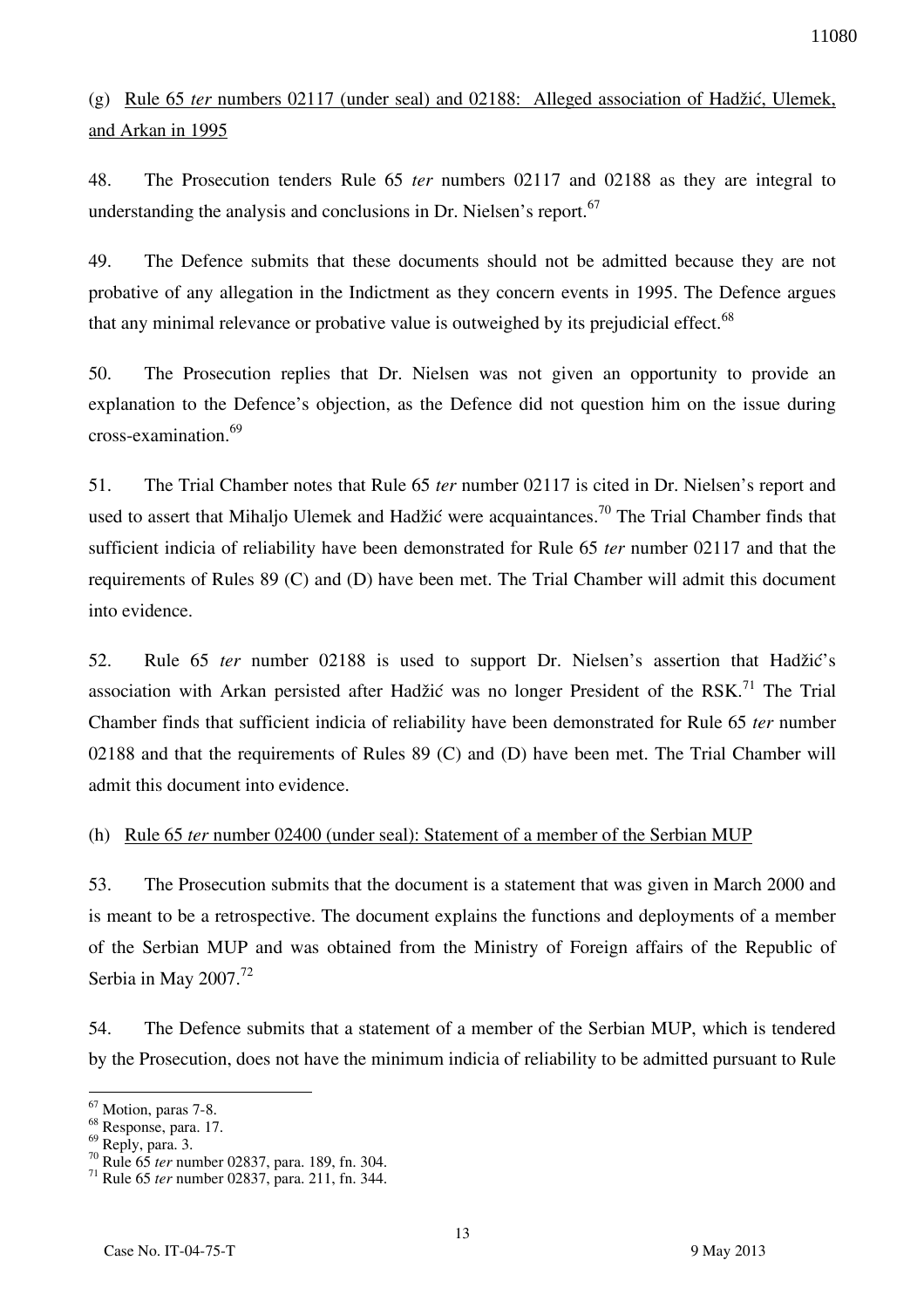89(C) because (a) the document is not highly detailed; (b) the statement was taken by police, rather than judicial officers; and (c) the affiant of the statement will not be present in court to be examined on the conditions in which the statement was taken.<sup>73</sup>

55. The Prosecution replies that Dr. Nielsen was not given an opportunity to provide an explanation to the Defence's objection because the Defence did not question him on the issue during cross-examination.<sup>74</sup>

56. The Trial Chambers finds that Rule 65 *ter* number 02400, bearing the signature of its author and indicating the time and place in which the statement was taken, has sufficient indicia of reliability and that the requirements of Rules 89 (C) and (D) have been met. The Trial Chamber will admit this document into evidence.

(i) Rule 65 *ter* number 05274 (under seal): Police report

57. The Prosecution submits that Rule 65 *ter* number 05274 should be admitted because (a) Dr. Nielsen cited the document in his report to demonstrate the relationship between Hadžić and Arkan and to discuss political developments in Western Slovenia and (b) the document meets the threshold requirements for relevance and reliability. The Prosecution submits that this document should not be excluded because the possible source of the document, GH-007, testified previously in this case. 75

58. The Defence submits that Rule 65 *ter* number 05274 should have been tendered through the source of the document, who testified previously in the present proceedings. The Defence further argues that the document "does not, given the circumstances, meet the minimum threshold of reliability under Rule 89(C)." According to the Defence, Dr. Nielsen acknowledged that the source of the document may have had a motive to exaggerate some aspects of his statement. The Defence further submits that, despite Dr. Nielsen's claim that the information contained in Rule 65 *ter* number 05274 is corroborated by other evidence, there is a lack of corroboration in relation to key aspects of the document.<sup>76</sup>

 $\overline{a}$  $72$  Motion, para. 22.

<sup>73</sup> Response, para. 13.

 $74$  Reply, para. 3.

 $75$  Motion, para. 24.

<sup>76</sup> Response, paras 14-15.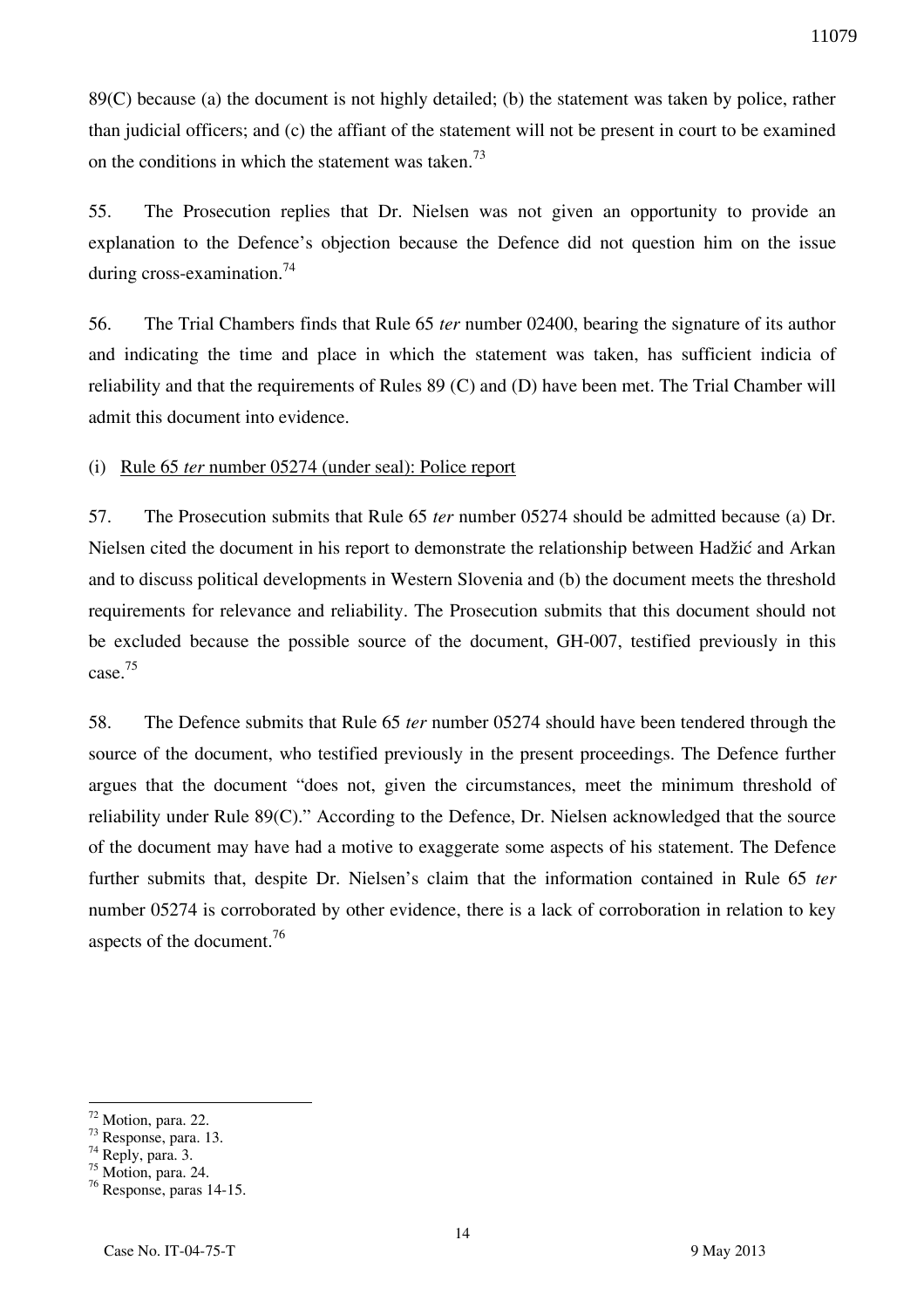59. The Prosecution replies that Dr. Nielsen was not given an opportunity to provide an explanation to the Defence's objection because the Defence did not question him on the issue during cross-examination.<sup>77</sup>

60. The Trial Chamber recalls that there is no requirement that a document must be tendered through its source.<sup>78</sup> The Trial Chamber finds that sufficient indicia of reliability have been demonstrated for Rule 65 *ter* number 05274 and that the requirements of Rules 89 (C) and (D) have been met. The Trial Chamber will admit this document into evidence.

#### 3. Document subject to Second Motion

61. In the Second Motion, the Prosecution requests the admission of Rule 65 *ter* number 06059.<sup>79</sup> The Prosecution submits that the Defence's tendering of a letter sent by Hadžić to the Ilok town command on 23 December 1991 during cross-examination of Dr. Nielsen $80$  triggered Dr. Nielsen's mention of Rule 65 *ter* number 06059, a response letter written by the Ilok town command to Hadžić dated 25 December 1991. The Prosecution showed Rule 65 *ter* number 06059 to Dr. Nielsen during re-examination, but inadvertently omitted to tender the document. The Prosecution requests that Rule 65 *ter* number 06059 should be admitted in the interests of justice, as the document is relevant and probative of the views held by the army during the Indictment period.<sup>81</sup>

62. The Defence has indicated that it does not oppose the Second Motion.<sup>82</sup>

63. The Trial Chamber notes that the letter is relevant to the relationships between the army, SAO SBWS, and Hadžić. Further, the Trial Chamber notes that both the date and author of the letter are indicated on the document. The Trial Chamber therefore finds that sufficient indicia of reliability have been demonstrated for Rule 65 *ter* number 06059 and that the requirements of Rules 89 (C) and (D) have been met. The Trial Chamber will admit this document into evidence.

#### **E. Disposition**

64. Accordingly, the Trial Chamber, pursuant to Rules 54, 65 *ter*, 89, and 94 *bis* of the Rules, hereby

(a) **GRANTS** the Prosecution leave to file the Reply;

 $77$  Reply, para. 3.

<sup>&</sup>lt;sup>78</sup> Order on Guidelines for Procedure for Conduct of Trial, 4 October 2012, para. 5.

<sup>79</sup> Second Motion, paras 1, 4.

<sup>80</sup> This document was admitted as D30.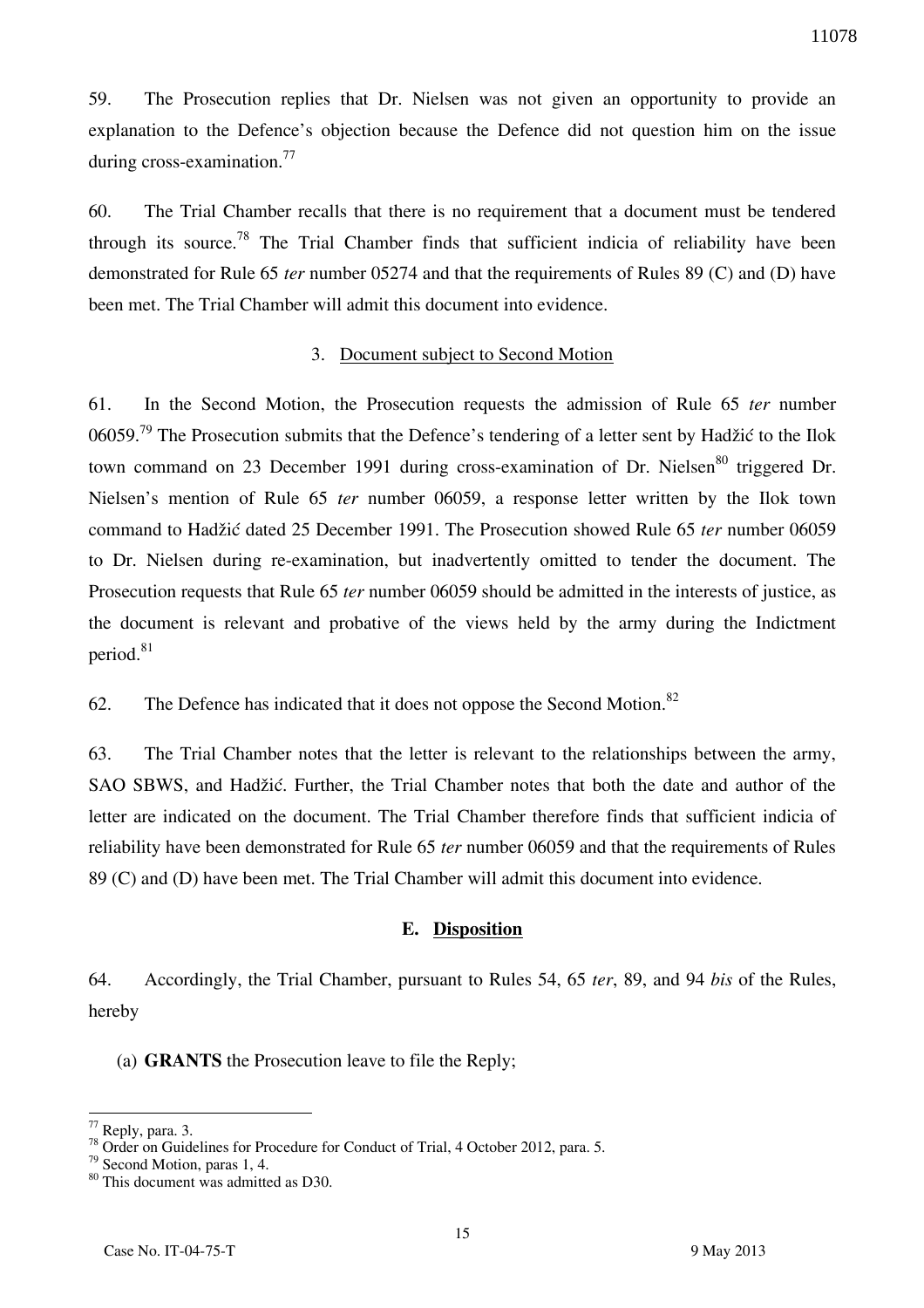- (b) **GRANTS** the Prosecution leave to add the document designated by Rule 65 *ter* number 06386 to the Exhibit List;
- (c) **ORDERS** that the report of Dr. Nielsen with Rule 65 *ter* number 02837 and the errata sheet with Rule 65 *ter* number 06378 shall be admitted into evidence;
- (d) **ORDERS** that the documents cited in Dr. Nielsen's report with the following Rule 65 *ter*  numbers shall be admitted into evidence: 00006, 00012, 00031, 00046, 00050, 00052, 00053, 00066, 00067, 00077, 00079, 04804, 00093 (under seal), 00097, 00098, 00105, 00109, 00112, 00116, 00118, 00121, 00123, 00128, 00129, 00130, 00133 (under seal), 00137, 00148, 00156, 00165, 00176, 00143, 00177, 00178, 00180, 00196, 00207, 00215, 00216, 00218, 00220, 00241, 00243, 00244 (under seal), 00258, 00260 (under seal), 04726, 00286, 00292, 00303, 00326, 00334, 00337, 00338, 00394, 00409, 00547, 00565, 04802, 00673, 00734, 00738, 00765 (under seal), 00788, 00815, 00818, 00835, 00854, 00863, 00896, 00899, 00900, 00901, 00934, 05855, 05856, 00945, 00952, 00966, 00967, 00968, 00975 (under seal), 00981, 00987, 00989, 00996, 01008 (under seal), 01009, 01016, 01019, 01024, 01028, 01039, 01041, 01043, 01045, 01046, 01047, 01048, 01049, 01050, 01051, 01053, 01055, 01056, 01062 (under seal), 01068, 01070, 01082, 01107, 01108, 01131 (under seal), 01136, 01150, 01156, 01157, 01159, 01160, 01163 (under seal), 01174, 01177, 01190, 01202, 01214, 01215, 01218 (under seal), 01221, 01223, 01235, 01240, 01247 (under seal), 01249, 01250, 01251, 01259, 01268, 01293, 01295, 05274 (under seal), 01312, 01334, 01345, 01380, 01401, 01434, 01435, 01436, 01437, 01438, 01439, 01454, 01480 (under seal), 01501 (under seal), 01518 (under seal), 01530, 01537, 01541 (under seal), 01545 (under seal), 01596, 01599, 01611, 01620, 01629, 01634, 01648, 01673, 01674, 01678, 01734 (under seal), 00278, 00294, 01785, 01803, 01807, 01845, 01851, 01886 (under seal), 05481, 01924 (under seal), 01933 (under seal), 01943, 01957, 02019, 02041, 02051 (under seal), 02100 (under seal), 02117 (under seal), 02123 (under seal), 02130, 02134 (under seal), 02183, 02188, 02203 (under seal), 02204 (under seal), 02230, 02262, 02400 (under seal), 02542, 02881, 02883, 02889 (under seal), 03018, 03023, 03024, 03039, and 06386;
- (e) **ORDERS** that the intercepted conversation with Rule 65 *ter* number 00284 shall be marked for identification until such time as it is authenticated and until further order of the Trial Chamber;

<sup>&</sup>lt;sup>81</sup> Second Motion, paras 2, 3.

<sup>&</sup>lt;sup>82</sup> Defence Email to Trial Chamber and Prosecution, 27 February 2013.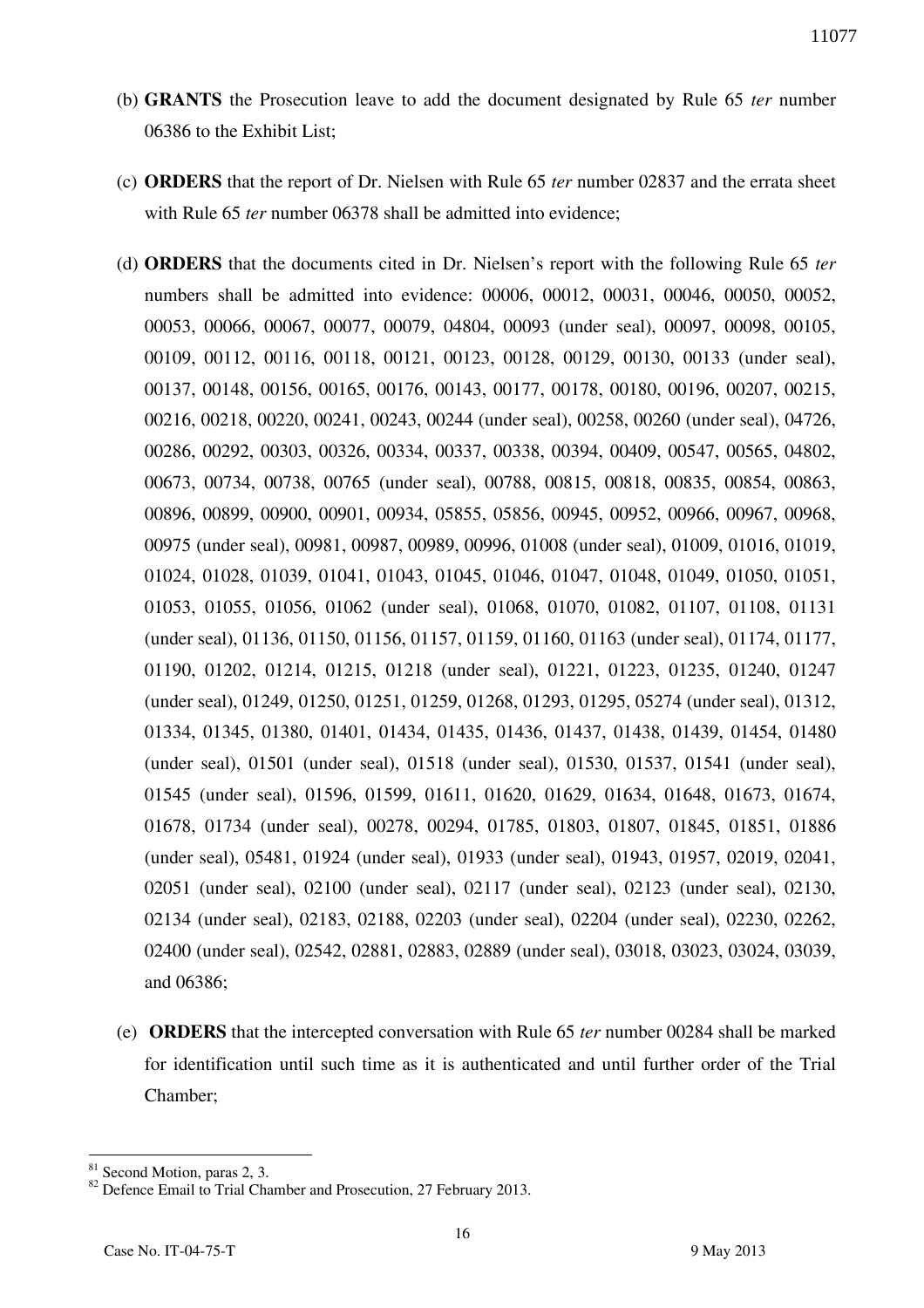- (f) **ORDERS** that Rule 65 *ter* number 03033 shall not be admitted into evidence;
- (g) **GRANTS** the Prosecution request in the Second Motion to admit Rule 65 *ter* number 06059 into evidence;
- (h) **ORDERS** the Prosecution—by 16 May 2013—(a) to replace the existing version of Rule 65 *ter* number 01939 on eCourt with a new version consisting of the relevant excerpts (ERN numbers 0184-6260 to 6261, 0184-6264 to 6266, 0184-6284 to 6285, 0184-6292 to 6293, 0184-6296 to 6297, 0184-6309, 0184-6326, 0184-6336, 0184-6338, 0184-6340, 0184-6344 to 6345, 0184-6360, 0184-6374, 0184-6376, 0184-6392) and (b) to notify, via a written filing, the Trial Chamber, Defence, and Registry that this has been completed, after which the document shall be deemed admitted into evidence;
- (i) **ORDERS** that the excerpts of Rule 65 *ter* number 02231 with ERN numbers 0683-6136 to 6137, 0683-6147, and 0683-6149 shall not be admitted into evidence and **ORDERS** the Prosecution—by 16 May 2013—(a) to replace the existing version of Rule 65 *ter* number 02231 on eCourt with a new version consisting of the relevant excerpts (ERN numbers 0683-6134, 0683-6139 to 6141, 0683-6148) and (b) to notify, via a written filing, the Trial Chamber, Defence, and Registry that this has been completed, after which the document shall be deemed admitted into evidence;
- (j) **ORDERS** the Prosecution—by 16 May 2013—(a) to replace the existing version of Rule 65 *ter* number 02578 on eCourt with a new version consisting of the six relevant excerpts (ERN numbers 0624-6513, 0624-6551, 0624-6559, 0624-6568, 0624-6570, and 0624-6571) *and excluding the summary* and (b) to notify, via a written filing, the Trial Chamber, Defence, and Registry that this has been completed, after which the document shall be admitted into evidence;
- (k) **ORDERS** the Prosecution—by 16 May 2013—(a) to replace the existing version of Rule 65 *ter* number 04981 on eCourt with a new version consisting of only the specified relevant portions (ERN numbers 0219-5504 to 0219-5508, excluding the portion of 0219-5508 starting with the words "Mid August 1990") and (b) to notify, via a written filing, the Trial Chamber, Defence and Registry that this has been completed, after which the document shall be admitted; and